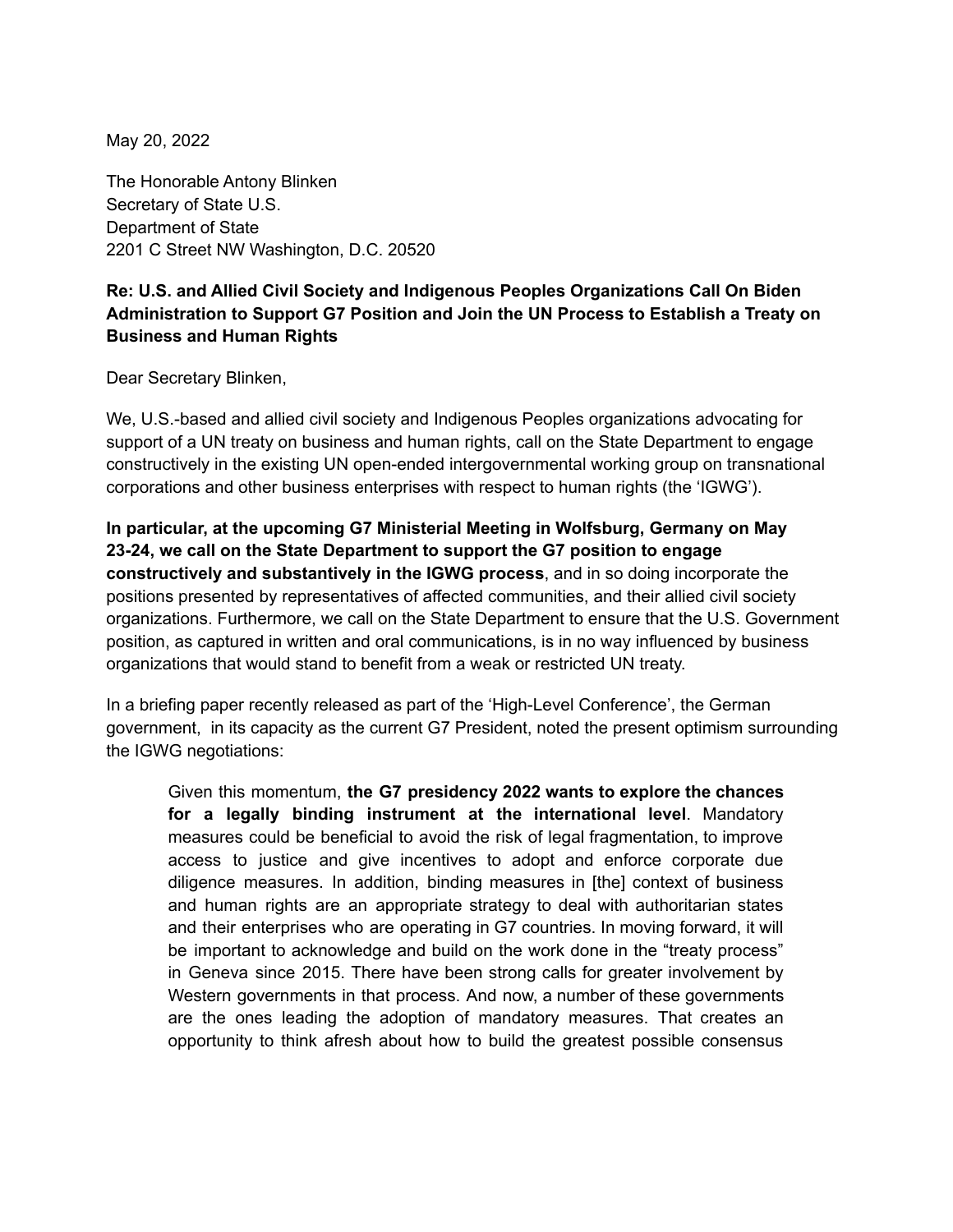around an approach that is both aligned with the UNGPs and which can genuinely contribute to better outcomes for people. 1

This is an opportunity for the Biden Administration to take action in line with its promise to rekindle the U.S.' historic alliances with other G7 countries. Beyond the numerous benefits outlined in the German government's briefing paper, as civil society, we are particularly invested in the capacity of the IGWG to support the priorities of affected communities and human rights defenders, particularly Indigenous Peoples, Black and brown people, people with disabilities, children, low-wage workers and economically marginalized people, migrants, trans- and gender non-conforming people. G7 countries have an obligation to center the rights of the most marginalized members of our society who are taking the greatest risk to protect the integrity of our communities, ecosystems and natural resources.

Please feel free to contact us (nbenyoussef@ccrjustice.org / david@icar.ngo) and our colleagues Dominic Renfrey (drenfrey@ccrjustice.org) and Nicole Vander Meulen (nicole@icar.ngo) to discuss this further.

Sincerely,

 $Q2B7P$ 

Nadia Ben-Youssef **David McKean** David McKean Nadia Ben-Youssef Advocacy Director **Interim Executive Director Interim Executive Director** Center for Constitutional Rights International Corporate Accountability Roundtable

*Supported by*:

Advocacy for Principled Action in Government

AFL-CIO

Al-Haq

Amazon Watch

Corporate Accountability Lab

Global Citizen

<sup>1</sup> German Ministry of Labor and Social Affairs, *High-level conference: "Sustainable value chains – Success factors for an internationally accepted binding standard", May 6*, Briefing Paper Panel I, Berlin 21 April 2022.